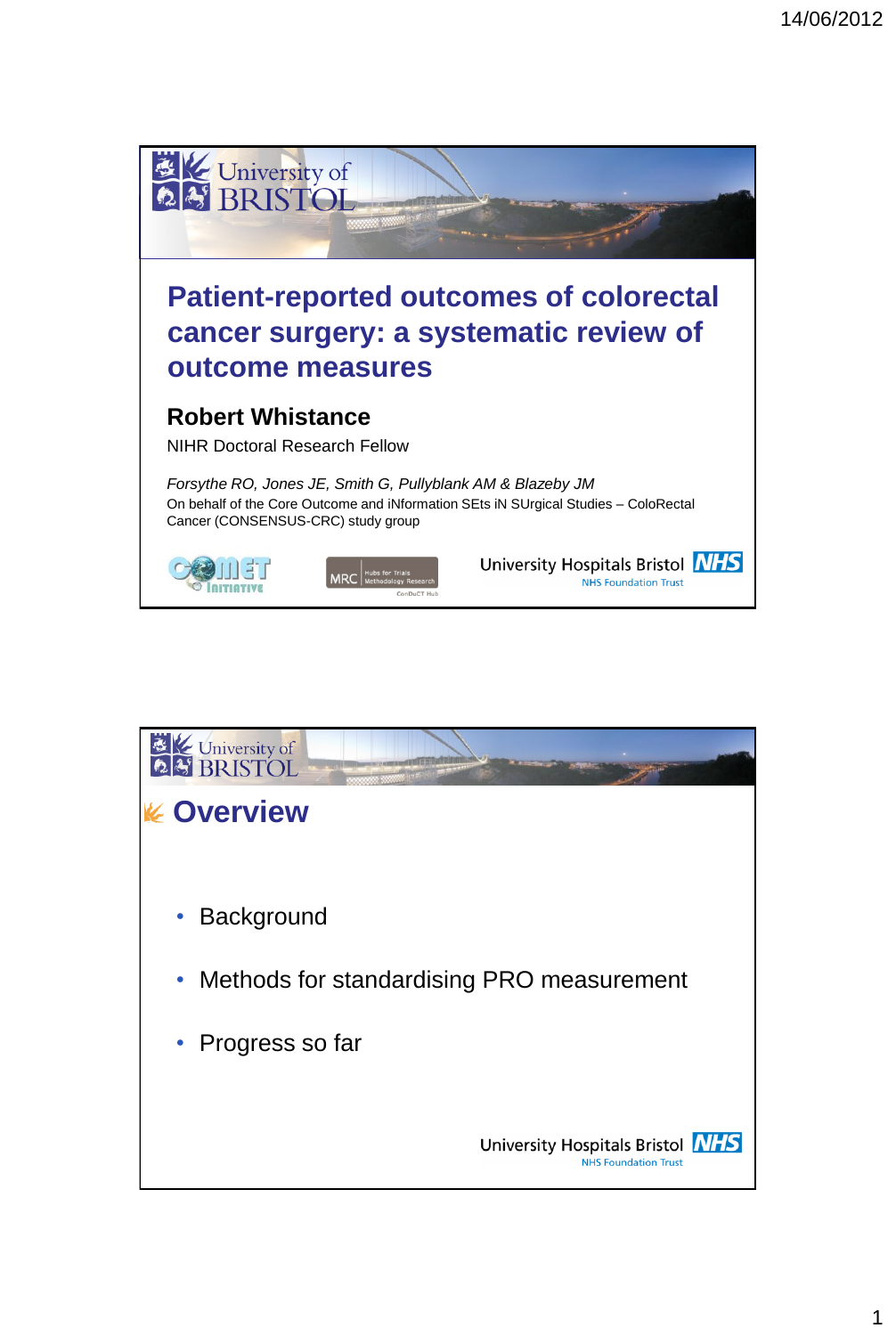

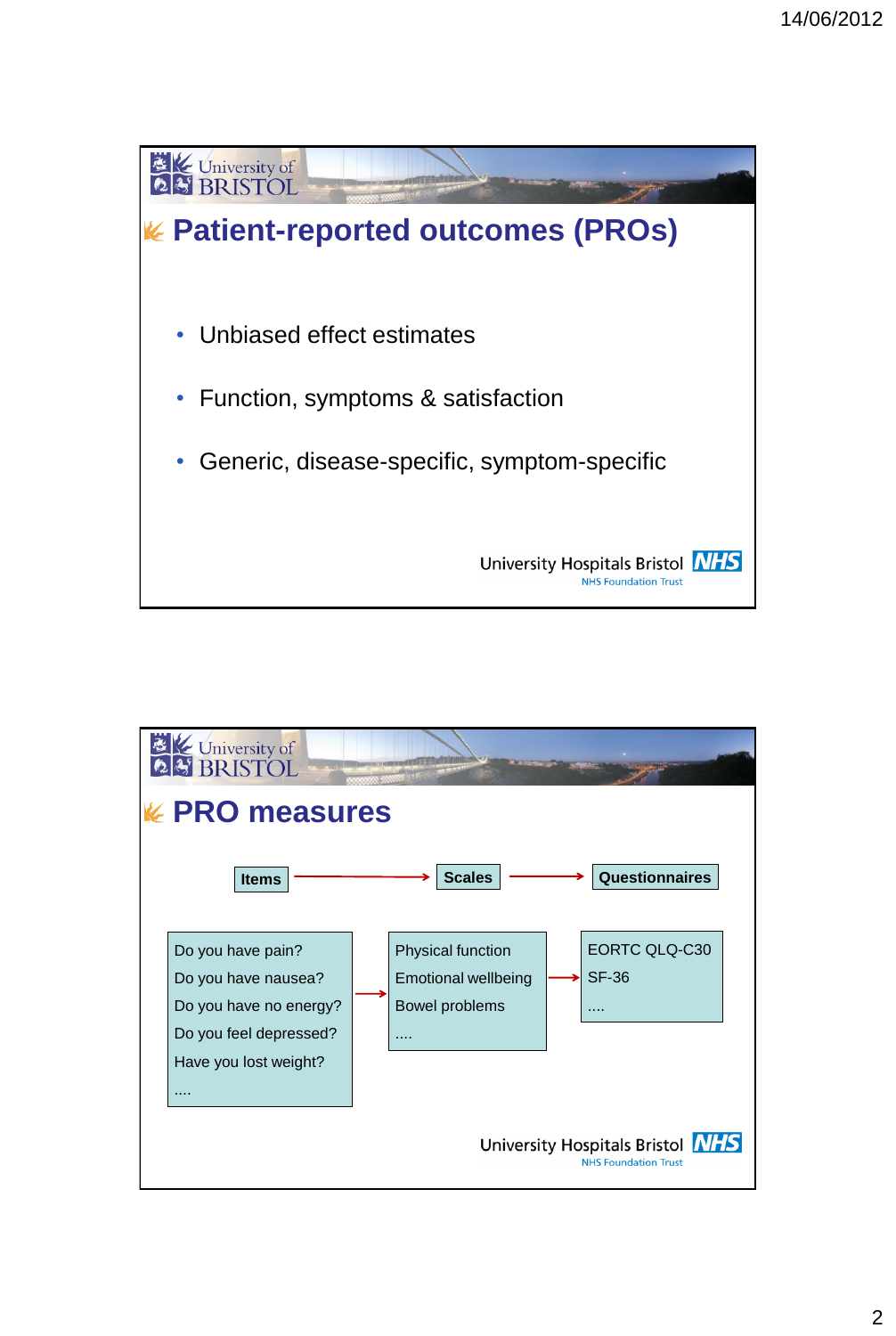

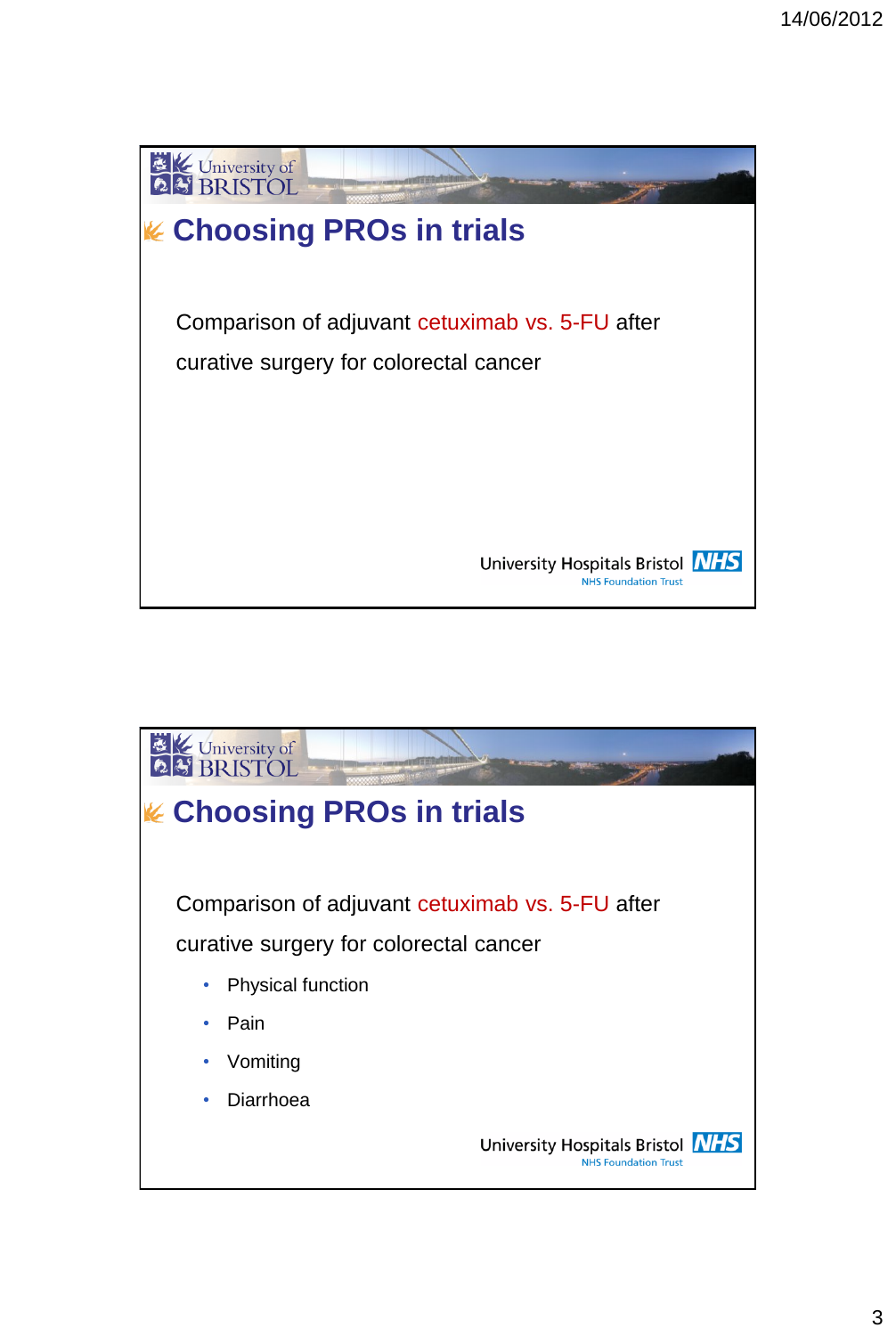| <b>EORTC QLQ-C30</b>                                                                                           |               |                 |                |                |                     | Not at<br>All | $\mathbf{A}$<br>Little | Ouite<br>a Bit | <b>Very</b><br>Much |
|----------------------------------------------------------------------------------------------------------------|---------------|-----------------|----------------|----------------|---------------------|---------------|------------------------|----------------|---------------------|
| Do you have any trouble doing stremuous activities,<br>1.<br>like carrying a heavy shopping bag or a suitcase? |               |                 |                |                |                     | 1             | $\mathfrak{D}$         | 3              | 4                   |
| Do you have any trouble taking a long walk?<br>2.                                                              |               |                 |                |                |                     | 1             | $\mathbf{2}$           | 3              | 4                   |
| Do you have any trouble taking a short walk outside of the house?<br>3.                                        |               |                 |                |                |                     | 1             | $\overline{2}$         | 3              | 4                   |
| Do you need to stay in bed or a chair during the day?<br>4.                                                    |               |                 |                |                |                     | $\mathbf{1}$  | $\overline{2}$         | 3              | 4                   |
| 5.<br>Do you need help with eating, dressing, washing<br>yourself or using the toilet?                         |               |                 |                |                |                     | 1             | $\overline{2}$         | 3              | 4                   |
| PHYSICAL WELL-BEING                                                                                            | Not<br>at all | A little<br>bit | Some-<br>what  | Ouite<br>a bit | <b>Very</b><br>much |               |                        |                |                     |
|                                                                                                                |               | $\mathbf{1}$    | $\overline{2}$ | 3              | 4                   |               |                        |                |                     |
|                                                                                                                | $\Omega$      | 1               | $\overline{2}$ | 3              | 4                   |               |                        |                |                     |
| Because of my physical condition, I have trouble                                                               | $\Omega$      | $\mathbf{1}$    | $\mathcal{D}$  | $\mathbf{3}$   | 4                   |               | <b>FACT-G</b>          |                |                     |
|                                                                                                                | $\Omega$      | 1               | $\overline{2}$ | 3              | 4                   |               |                        |                |                     |
|                                                                                                                | $\bf{0}$      | $\mathbf{1}$    | $\overline{2}$ | $\overline{3}$ | 4                   |               |                        |                |                     |
|                                                                                                                | $\Omega$      | 1               | $\overline{2}$ | 3              | 4                   |               |                        |                |                     |
|                                                                                                                | $\mathbf{0}$  | 1               | $\overline{2}$ | 3              | 4                   |               |                        |                |                     |

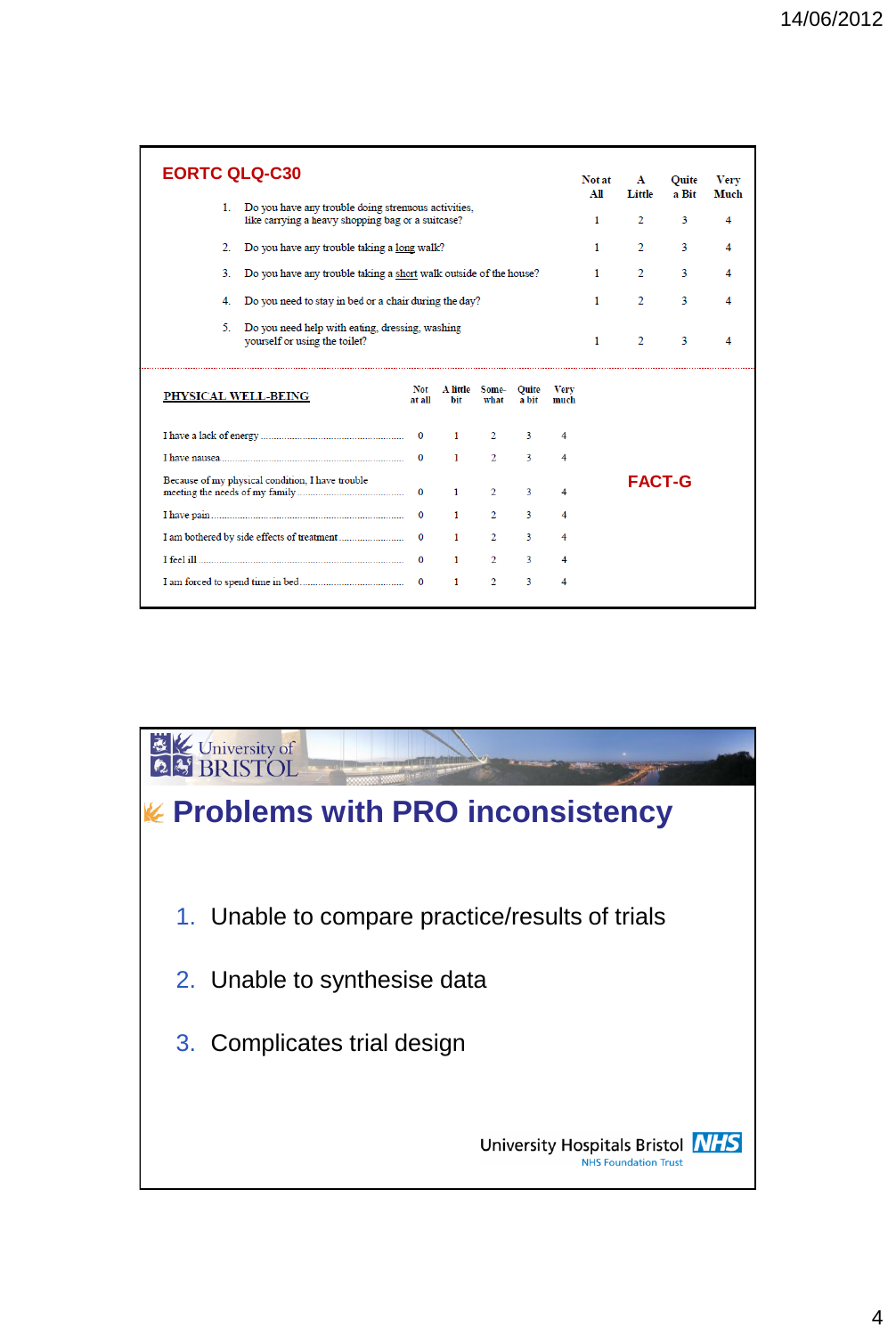

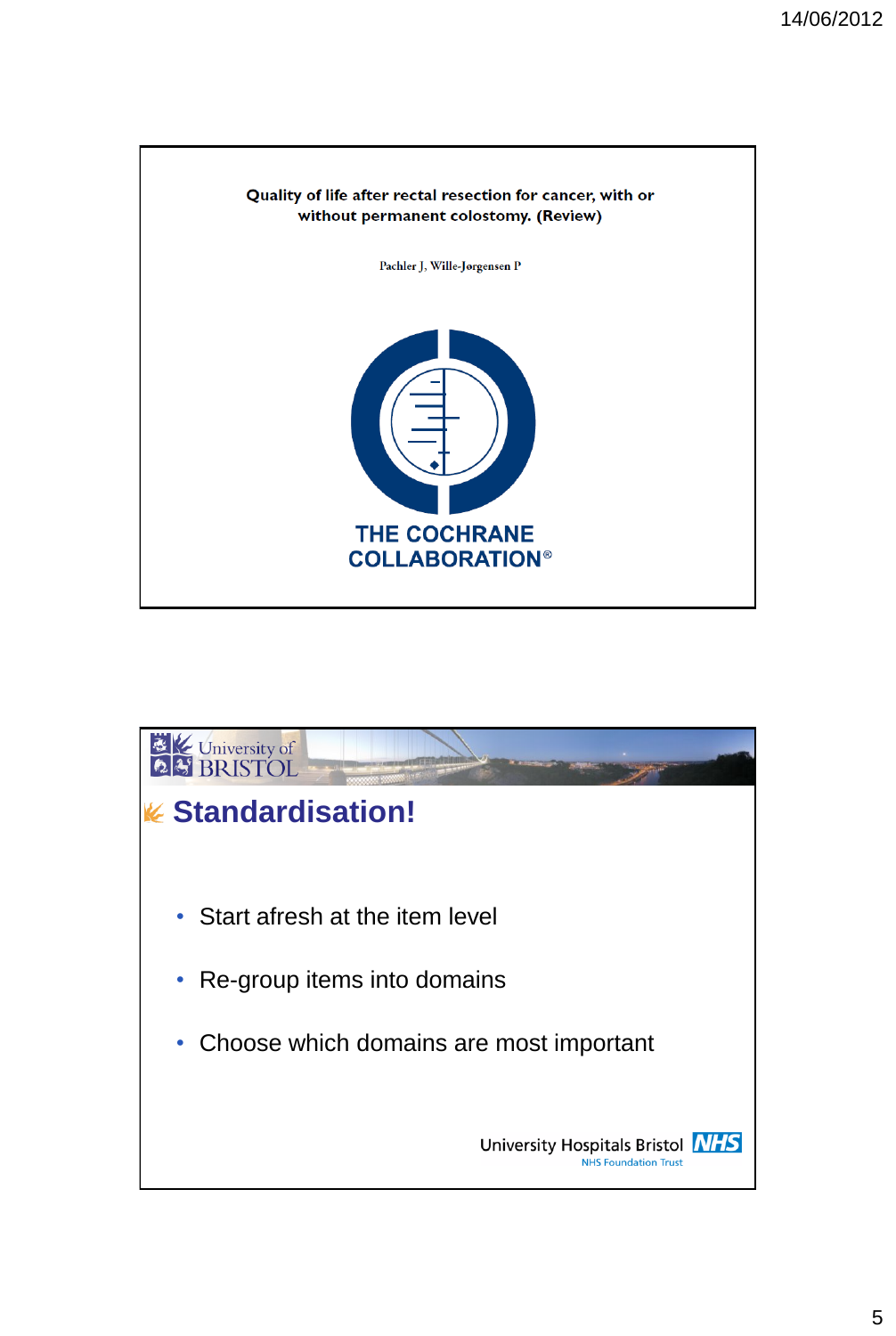

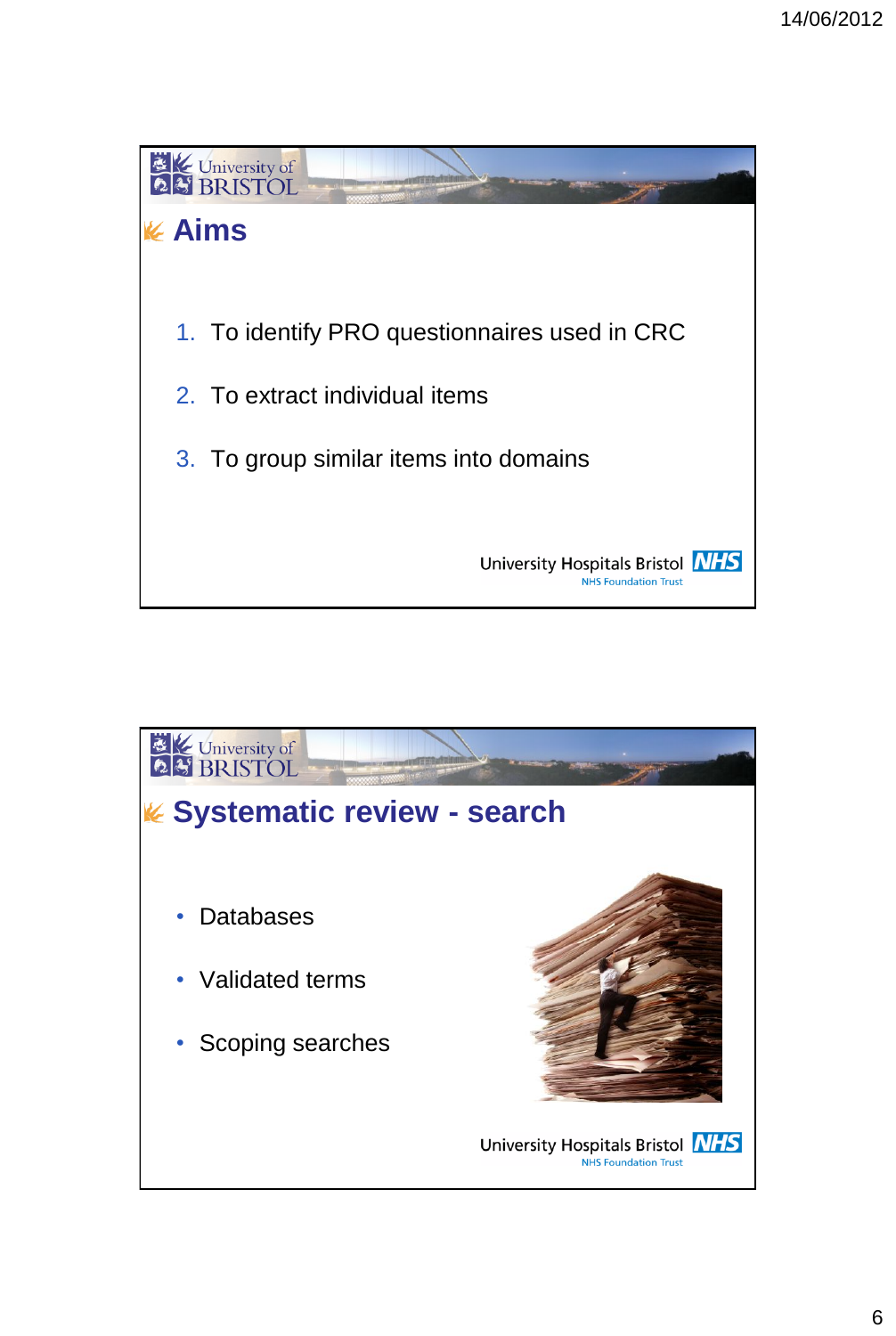

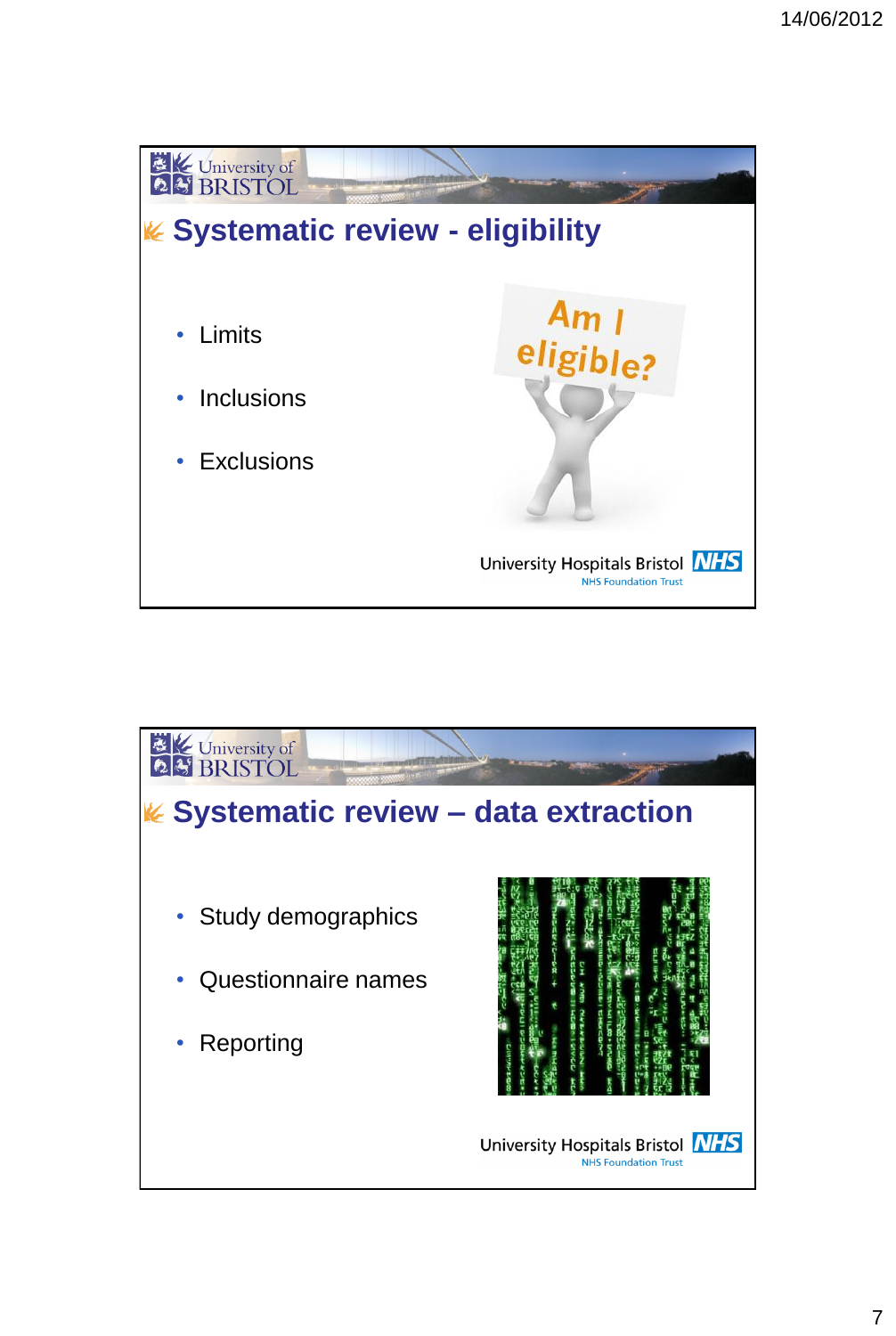

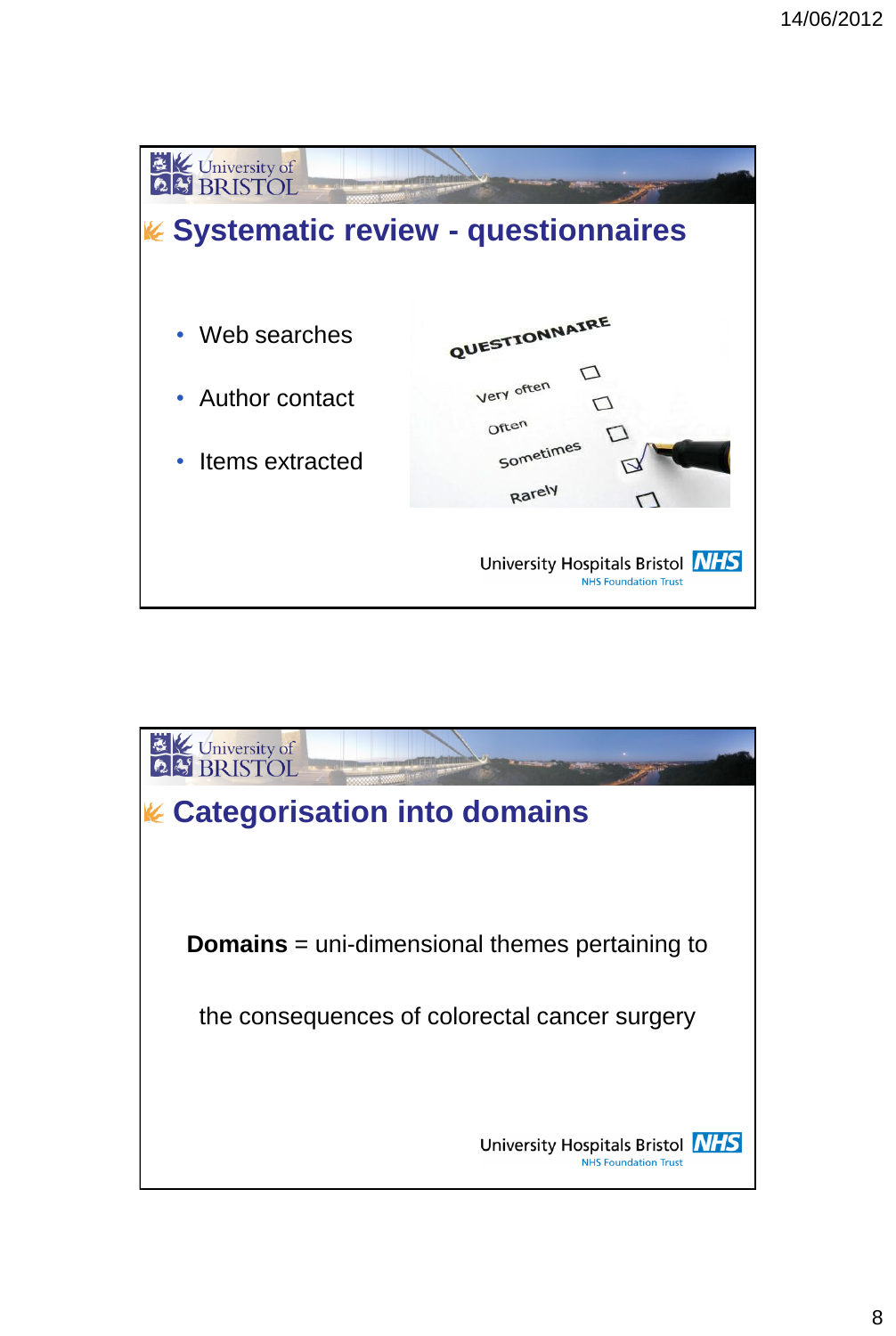

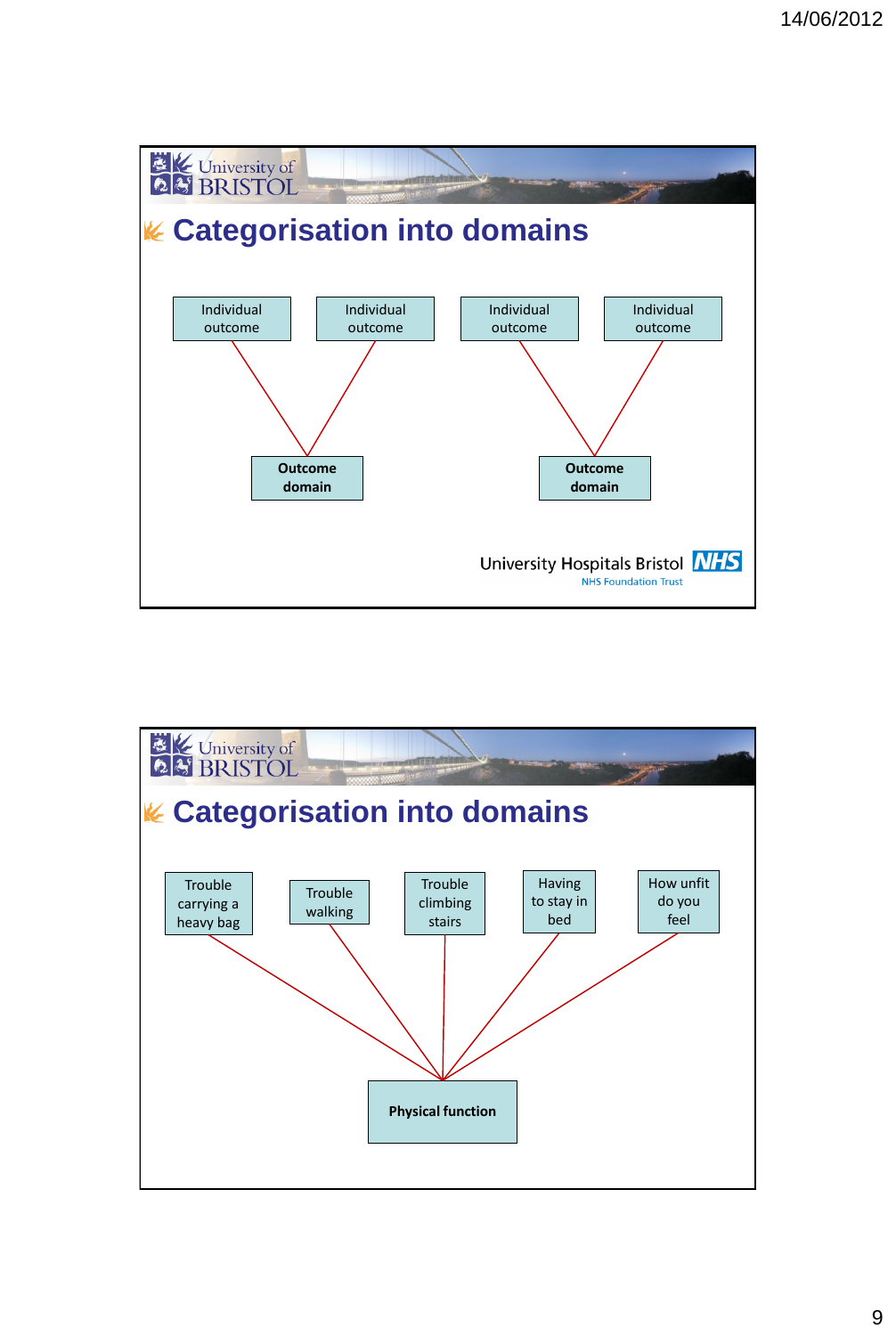

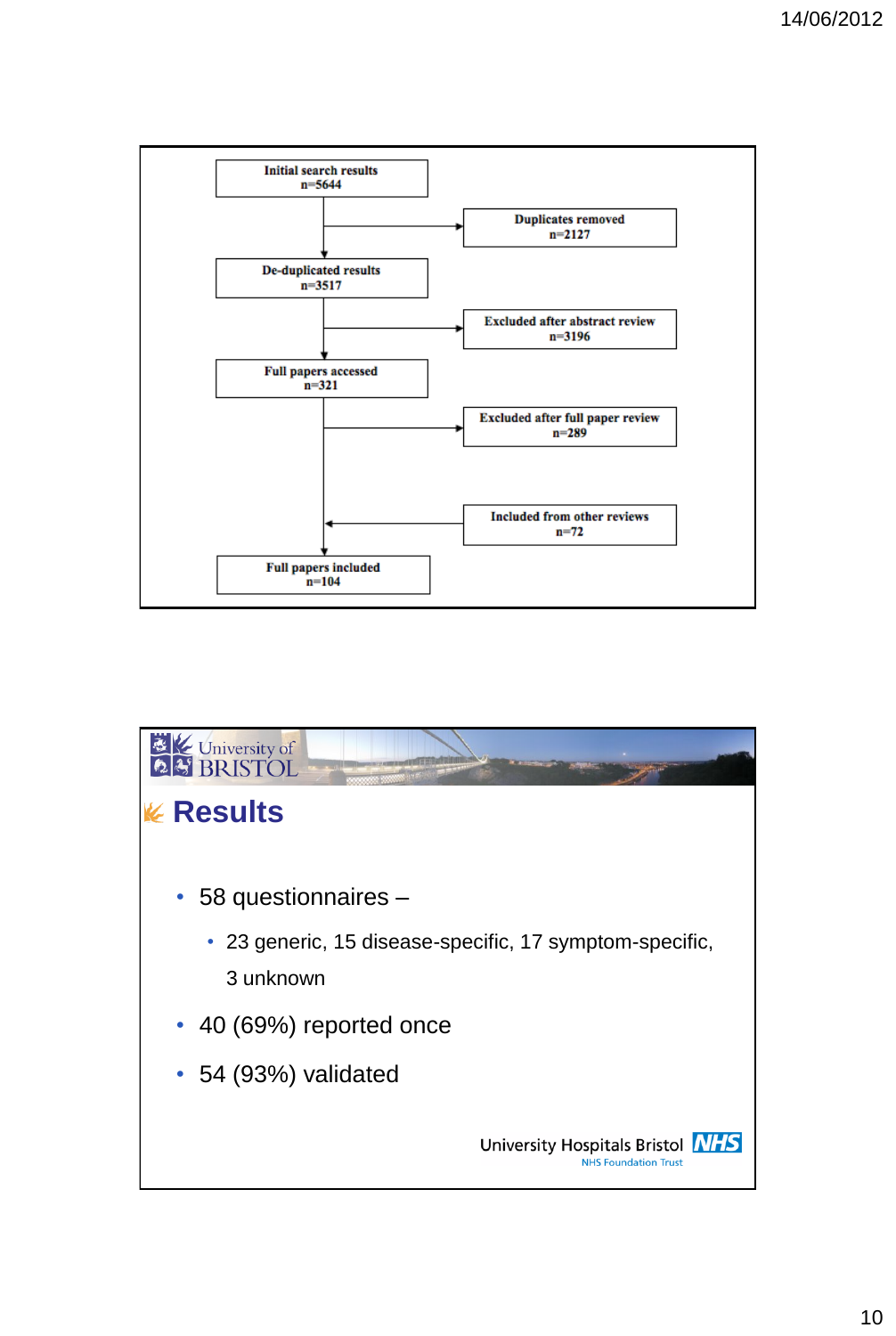| <b>K</b> Results                                   |                           |                  |
|----------------------------------------------------|---------------------------|------------------|
|                                                    |                           |                  |
| Questionnaire                                      | <b>Frequency reported</b> | <b>Type</b>      |
| EORTC QLQ-C30                                      | 50                        | Generic          |
| <b>EORTC QLQ-CR38</b>                              | 33                        | Disease-specific |
| Short Form 36                                      | 20                        | Generic          |
| FACT-C                                             | 5                         | Disease-specific |
| International Index of<br><b>Erectile Function</b> | $\overline{4}$            | Symptom-specific |
| <b>Faecal Incontinence</b><br>Quality of Life      | 3                         | Symptom-specific |

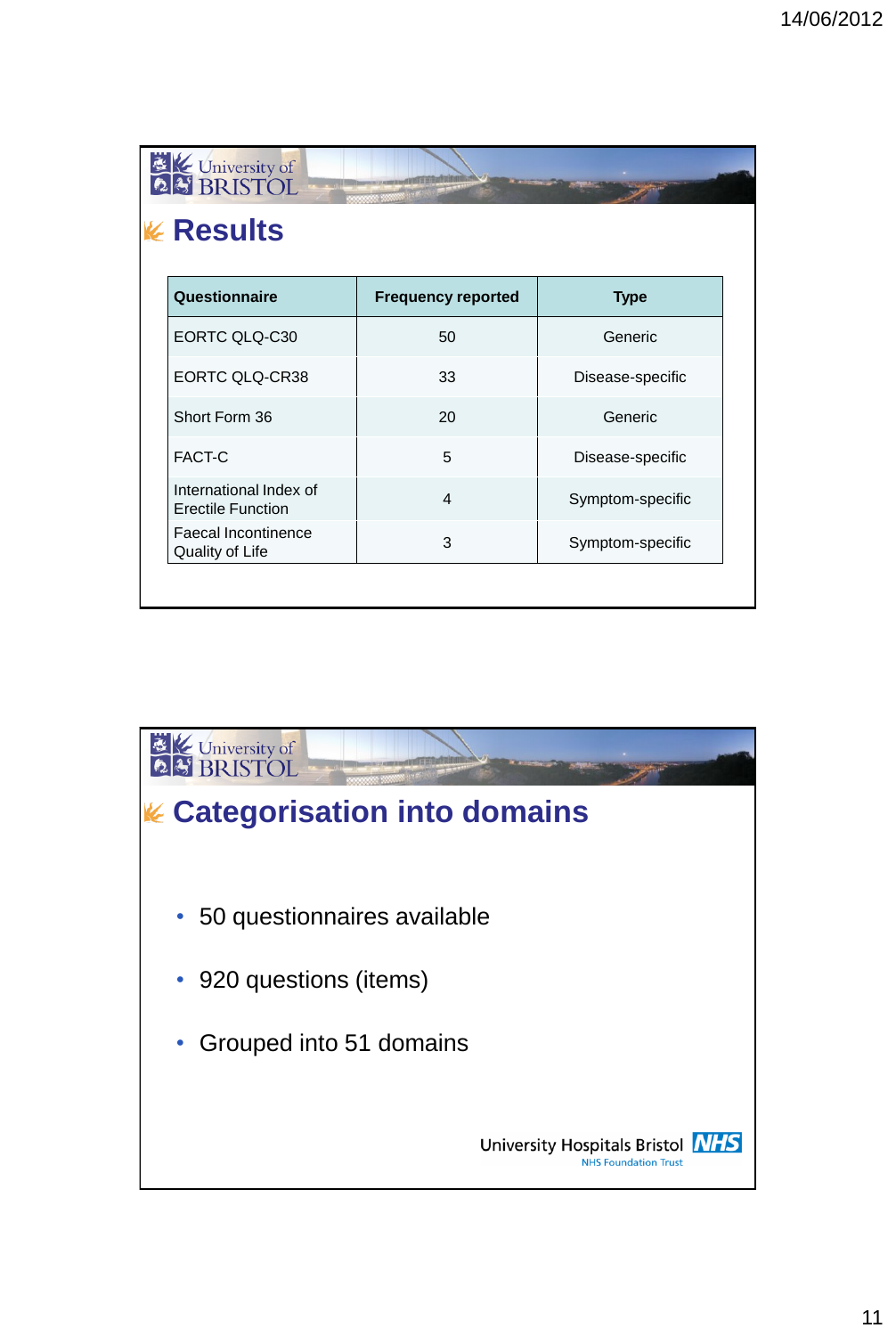| Domain n=51         | Number of items n=920 (%) |
|---------------------|---------------------------|
| Anxiety             | 85 (9.2)                  |
| Fatigue             | 67(7.3)                   |
| Physical function   | 63 (6.9)                  |
| Faecal incontinence | 53(5.8)                   |
| Stoma problems      | 52(5.7)                   |
| Role function       | 51(5.5)                   |
| Social function     | 50(5.4)                   |
| Pain                | 50(5.4)                   |
| Depression          | 47(5.1)                   |

| <b>EXAMPLE 1998</b><br><b>2. BRISTOL</b><br><b>K</b> Bottom domains |                           |
|---------------------------------------------------------------------|---------------------------|
| Domain n=51                                                         | Number of items n=920 (%) |
| Locus of control                                                    | 3(0.3)                    |
| Taste problems                                                      | 3(0.3)                    |
| Duration of bowel movements                                         | 2(0.2)                    |
| Dyspepsia                                                           | 2(0.2)                    |
| Dysphagia                                                           | 2(0.2)                    |
| Trust in healthcare professionals                                   | 2(0.2)                    |
| Urinary incontinence                                                | 1(0.1)                    |
| Dysuria                                                             | 1(0.1)                    |
| Information needs                                                   | 1(0.1)                    |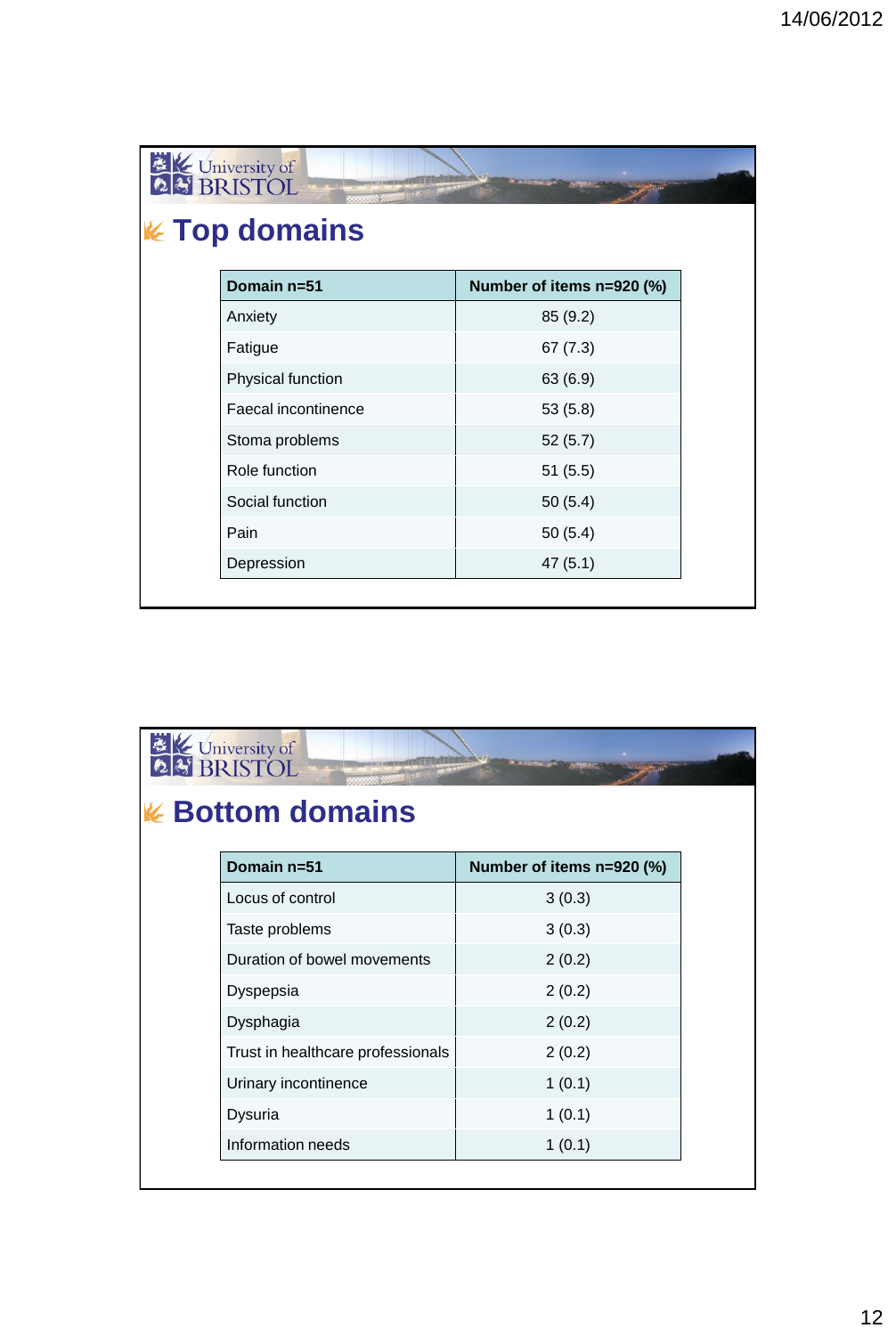

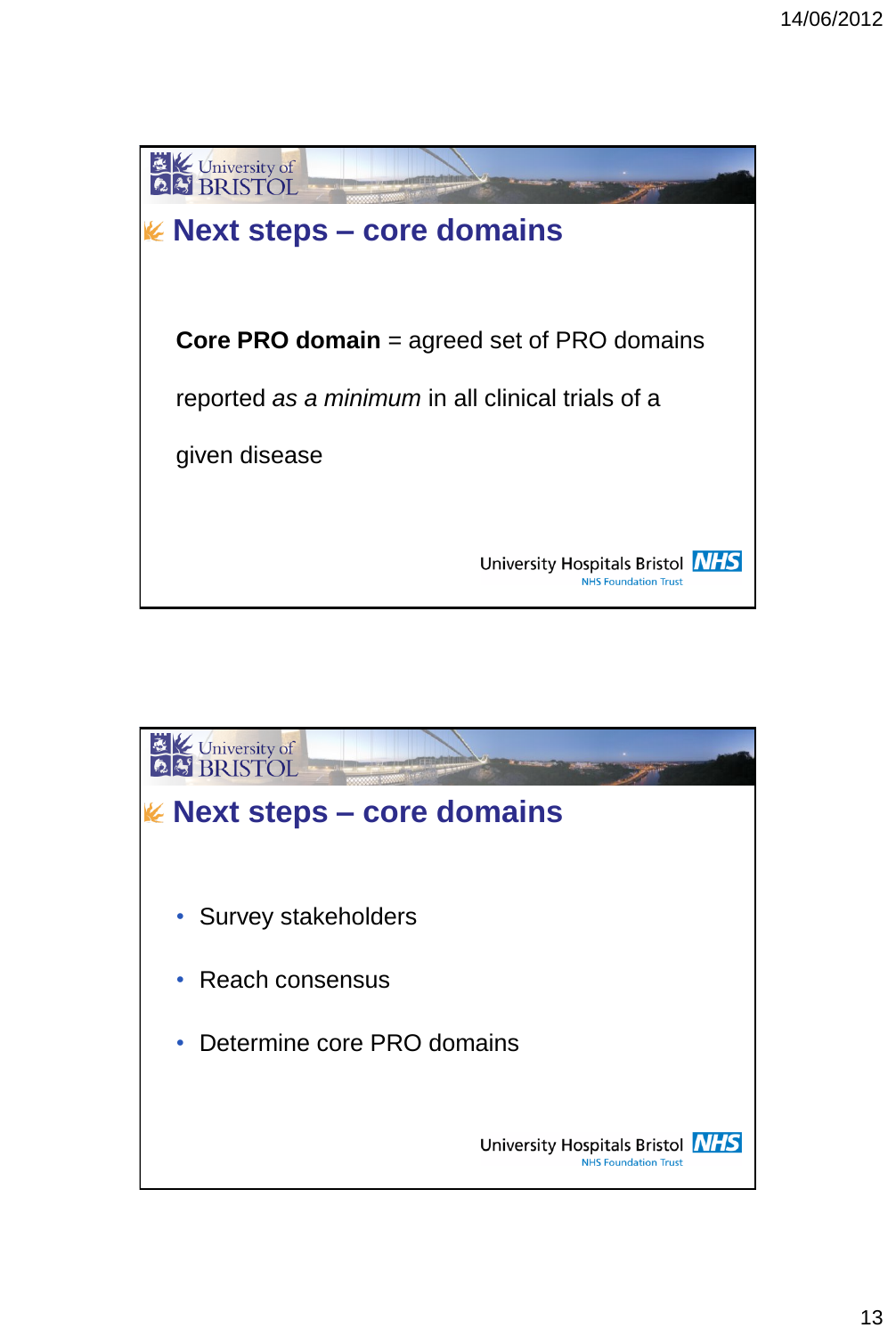